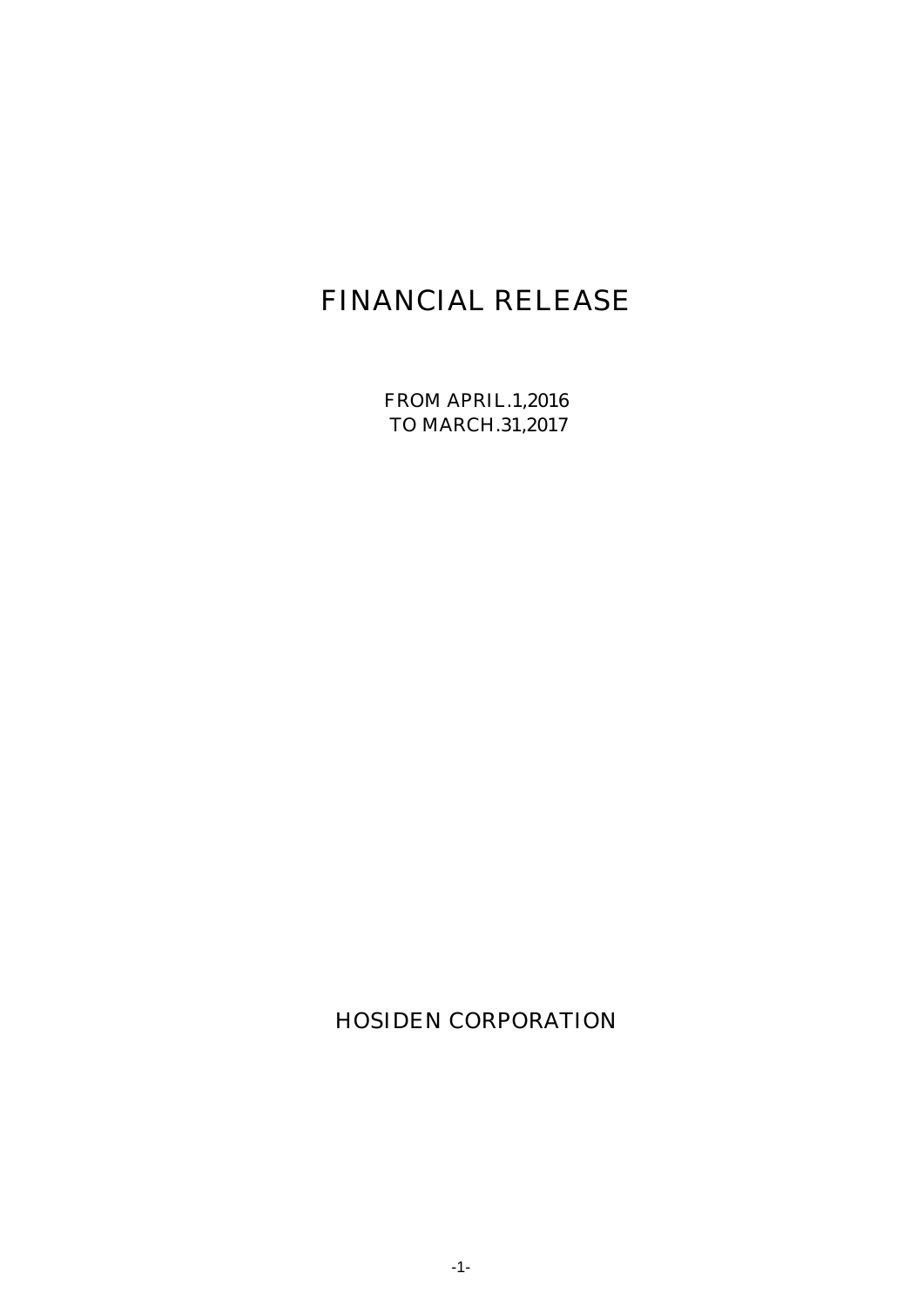#### 1. Consolidated Results For The Years Ended March.31, 2017 And 2016

#### (1)Consolidated Operating Results(Years ended March.31,2017 and 2016) Percentages indicate year - on - year changes

| <b>Net Sales</b> |                 |       | <b>Operating Income</b> |      | I creditages muitate year - on - year changes<br>Profit attributable to<br><b>Ordinary Income</b> |                          |  |                                     |                          |
|------------------|-----------------|-------|-------------------------|------|---------------------------------------------------------------------------------------------------|--------------------------|--|-------------------------------------|--------------------------|
|                  | Millions of yen | %     | Millions of yen         | $\%$ | Millions of yen                                                                                   | %                        |  | owners of parent<br>Millions of yen | %                        |
| 2017             | 150,082         | 7.2   | 2,373<br>٠              |      | 1,804                                                                                             |                          |  | 2,053                               | $\overline{\phantom{a}}$ |
| 2016             | 139.949         | (5.6) | (2,835)<br>٠            |      | (5, 134)                                                                                          | $\overline{\phantom{a}}$ |  | (10, 698)                           | $\overline{\phantom{a}}$ |
|                  |                 |       |                         |      |                                                                                                   |                          |  |                                     |                          |
|                  | Net Income      |       | <b>Diluted Net</b>      |      | Return on                                                                                         | <b>Ordinary Income</b>   |  | <b>Operating Income</b>             |                          |
|                  | Per Share       |       | <b>Income Per Share</b> |      | <b>Equity</b>                                                                                     | to Total Assets          |  | to Net Sales                        |                          |

|      | Yen      | Yen | %                        | %                        | $\frac{6}{2}$ |
|------|----------|-----|--------------------------|--------------------------|---------------|
| 2017 | 33.59    |     | 2.7                      | 1.6                      | 1.V           |
| 2016 | (173.65) | ۰   | $\overline{\phantom{a}}$ | $\overline{\phantom{a}}$ |               |
|      |          |     |                          |                          |               |

#### (2)Consolidated Financial Position(As of March.31,2017 and 2016)

|      | <b>Total Assets</b> | <b>Net Assets</b> | <b>Shareholders' Equity Ratio</b> | <b>Net Assets Per Share</b> |
|------|---------------------|-------------------|-----------------------------------|-----------------------------|
|      | Millions of yen     | Millions of yen   | %                                 | Yen                         |
| 2017 | 119,045             | 76,661            | 64.4                              | 1,289.30                    |
| 2016 | 106,716             | 76,162            | 71.4                              | 1,239.20                    |

#### (3)Consolidated Cash Flows(Years ended March.31,2017 and 2016)

|      | <b>Cash Flows from</b>      | <b>Cash Flows from</b>      | <b>Cash Flows from</b>      | <b>Cash Flows from</b>      |
|------|-----------------------------|-----------------------------|-----------------------------|-----------------------------|
|      | <b>Operating Activities</b> | <b>Investing Activities</b> | <b>Financing Activities</b> | <b>Equivalents (FY End)</b> |
|      | Millions of yen             | Millions of yen             | Millions of yen             | <b>Millions of yen</b>      |
| 2017 | (1,572)                     | (3, 456)                    | (3, 192)                    | 45,457                      |
| 2016 | 4.156                       | (2,372)                     | (2,986)                     | 54,015                      |

#### 2.Dividends(Years ended March.31,2017 and 2016,and the year ending March.31,2018)

|                  | Dividends per Share(Yen) |                    |       | Dividends in Total | Dividend Payout Ratio | Dividends on      |
|------------------|--------------------------|--------------------|-------|--------------------|-----------------------|-------------------|
|                  | Interim                  | Annual<br>Year-End |       | (annual)           | (consolidated)        | <b>Net Assets</b> |
|                  | Yen                      | Yen                | Yen   | Millions of yen    | %                     | $\%$              |
| 2016             | 5.00                     | 5.00               | 10.00 | 614                | $\overline{a}$        | 0.7               |
| 2017             | 3.00                     | 5.00               | 8.00  | 481                | 23.5                  | 0.6               |
| 2018 (Projected) | 5.00                     | 5.00               | 10.00 |                    | 19.8                  |                   |

3.Consolidated Forecasts for the year ending March.31,2018

|                       | <b>Net Sales</b> |      | <b>Operating Income</b> |       | <b>Ordinary Income</b> |       | Profit attributable to<br>owners of parent |      | Net Income Per<br><b>Share</b> |
|-----------------------|------------------|------|-------------------------|-------|------------------------|-------|--------------------------------------------|------|--------------------------------|
|                       | Millions of yen  |      | % Millions of yen       |       | % Millions of ven      |       | % Millions of yen                          |      | Yen                            |
| <b>Interim Period</b> | 110.000          | 91.4 | 3.000                   | ۰     | 3,000                  |       | 1,800                                      |      | 30.27                          |
| <b>Entire Year</b>    | 203.000          | 35.3 | 5.000                   | 110.7 | 5.000                  | 177.1 | 3.000                                      | 46.1 | 50.45                          |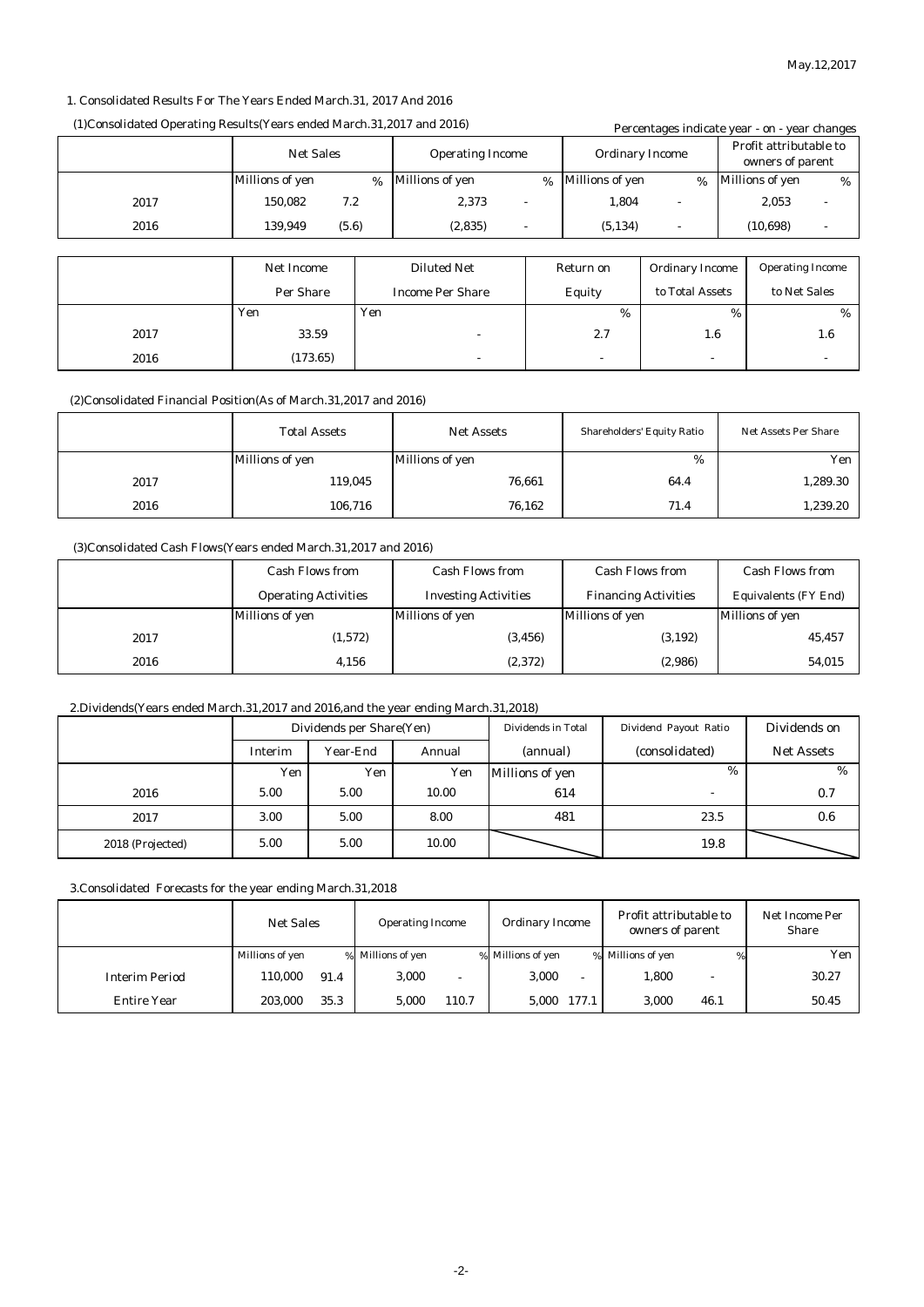#### (Reference)Non-Consolidated Results

## 1.Non-Consolidated Results For The Years Ended March.31, 2017 And 2016

|      | <b>Net Sales</b>       | <b>Operating Income</b>             | <b>Ordinary Income</b>               | Net Income           |  |
|------|------------------------|-------------------------------------|--------------------------------------|----------------------|--|
|      | <b>Millions of yen</b> | % Millions of yen                   | % Millions of yen<br>$\%$            | Millions of yen<br>% |  |
| 2017 | 100,622<br>7.9         | 850<br>$\overline{\phantom{0}}$     | 1,617<br>$\overline{\phantom{0}}$    | 1,609                |  |
| 2016 | 93,246<br>(13.6)       | (3,074)<br>$\overline{\phantom{0}}$ | (4, 159)<br>$\overline{\phantom{0}}$ | (9, 385)             |  |

## (1)Non-Consolidated Operating Results(Years ended March.31,2017 and 2016)

|      | <b>Net Income</b> | <b>Diluted Net</b>      |
|------|-------------------|-------------------------|
|      | <b>Per Share</b>  | <b>Income Per Share</b> |
|      | Yen               | Yen                     |
| 2017 | 26.32             |                         |
| 2016 | (152.34)          |                         |

#### (2)Non-Consolidated Financial Position(As of March.31,2017 and 2016)

|      | <b>Total Assets</b>    | <b>Net Assets</b> | <b>Shareholders' Equity</b><br>Ratio | <b>Net Assets Per Share</b> |
|------|------------------------|-------------------|--------------------------------------|-----------------------------|
|      | <b>Millions of yen</b> | Millions of yen   | %                                    | <b>Millions of yen</b>      |
| 2017 | 103,465                | 58,355            | 56.4                                 | 981.42                      |
| 2016 | 88,746                 | 58,397            | 65.8                                 | 950.16                      |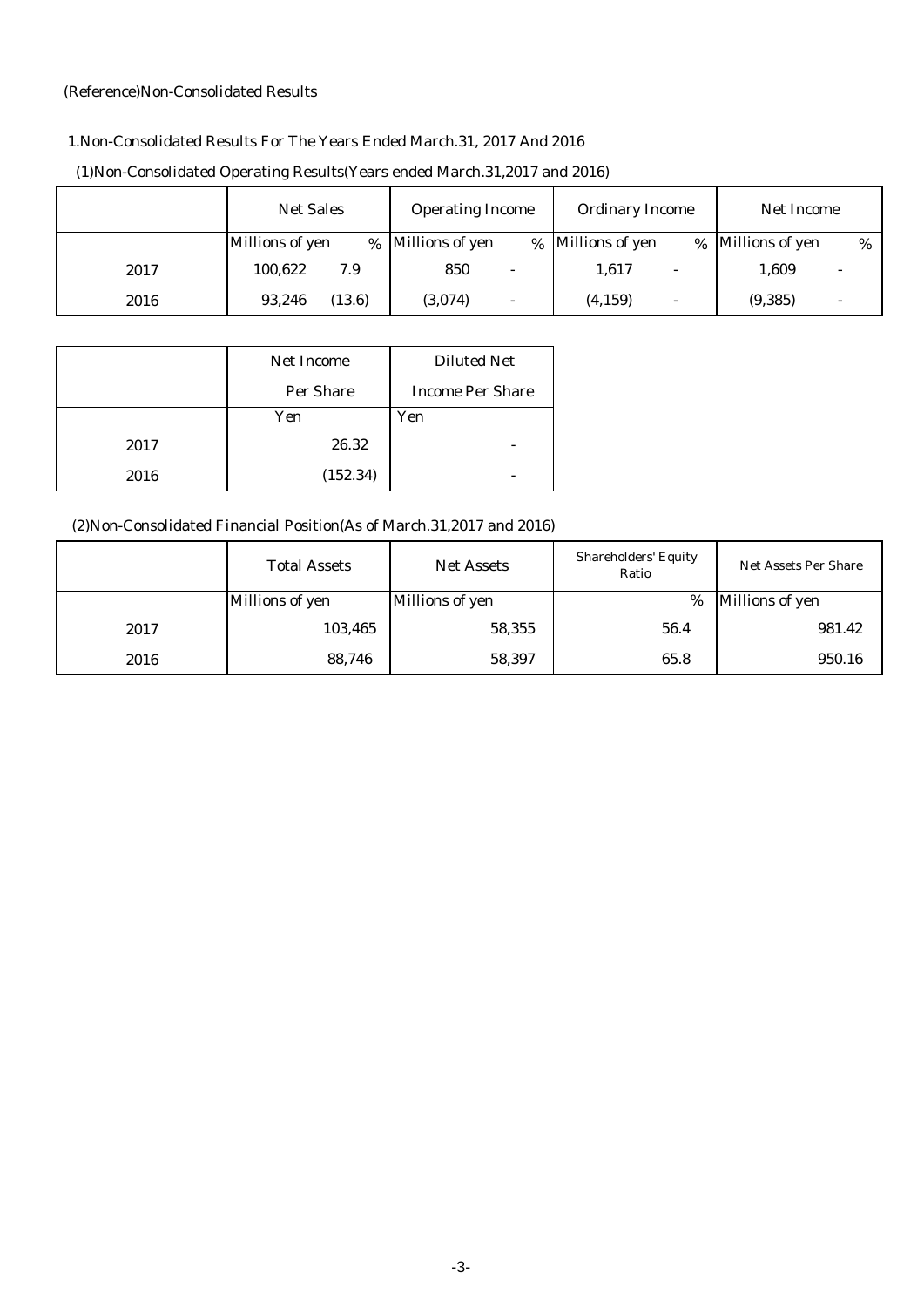$\mathbf{r}$ 

Yen (millions)

٦

| <b>ASSETS</b>                                      |             |             |
|----------------------------------------------------|-------------|-------------|
| <b>ACCOUNT ITEMS</b>                               | Mar.31,2016 | Mar.31,2017 |
| <b>Current Assets</b>                              |             |             |
| 1. Cash and Deposits                               | 31,629      | 40,275      |
| 2. Notes Receivable and Accounts Receivable-Trade  | 17,318      | 28,752      |
| 3. Short-term Investment Securities                | 22,701      | 5,500       |
| 4. Inventories                                     | 14,751      | 20,495      |
| 5. Deferred Tax Assets                             | 272         | 610         |
| <b>6. Accounts Receivable from Sub-contractors</b> | 1,147       | 1,441       |
| 7. Other Current Assets                            | 3,483       | 3,342       |
| <b>Allowance for Doubtful Receivables</b>          | (25)        | (33)        |
| <b>Total of Current Assets</b>                     | 91,280      | 100,386     |
| <b>Fixed Assets</b>                                |             |             |
| (1) Property plant and equipment                   |             |             |
| 1. Buildings and Structures                        | 4,395       | 4,013       |
| 2. Machinery, Equipment and Vehicles               | 1,854       | 2,604       |
| 3. Land                                            | 3,630       | 3,604       |
| 4. Construction in Progress                        | 79          | 121         |
| 5. Other Property plant and equipment              | 496         | 2,172       |
| <b>Total of Property plant and equipment</b>       | 10,457      | 12,517      |
| (2) Intangible Assets                              | 230         | 243         |
| (3) Investments and Other Assets                   |             |             |
| 1. Investment Securities                           | 3,483       | 4,929       |
| 2. Net Defined Benefit Assets                      | 2           | 2           |
| 3. Deferred Tax Assets                             | 603         | 479         |
| 4. Other Investments                               | 999         | 892         |
| <b>Allowance for Doubtful Receivables</b>          | (341)       | (406)       |
| <b>Total of Investments and Other Assets</b>       | 4,748       | 5,898       |
| <b>Total of Fixed Assets</b>                       | 15,435      | 18,658      |
| <b>Total Assets</b>                                | 106,716     | 119,045     |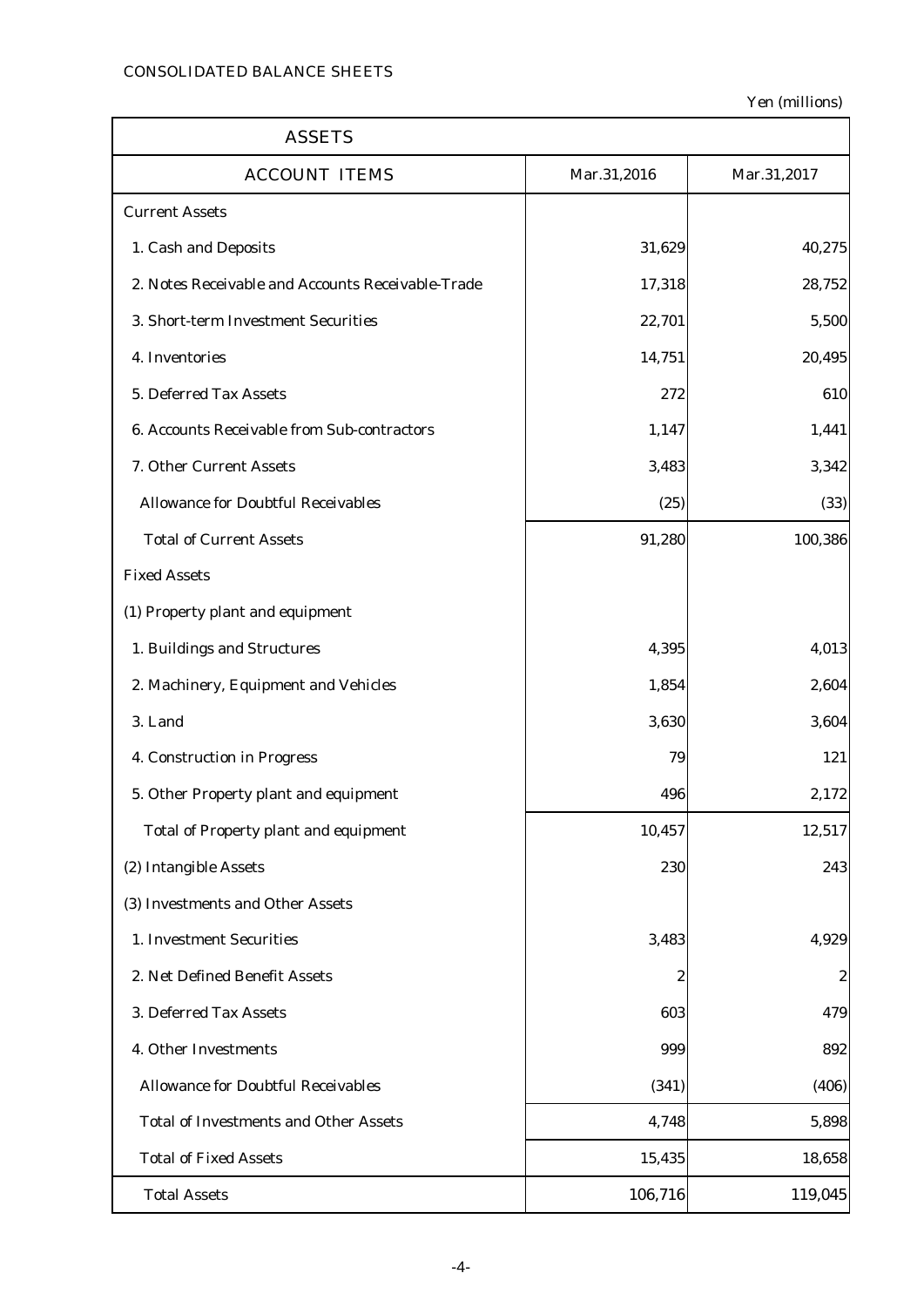| <b>LIABILITIES</b>                                    |             |             |
|-------------------------------------------------------|-------------|-------------|
| <b>ACCOUNT ITEMS</b>                                  | Mar.31,2016 | Mar.31,2017 |
| <b>Current Liabilities</b>                            |             |             |
| 1. Notes Payable and Accounts Payable-Trade           | 11,741      | 24,227      |
| 2. Short-term Debt                                    | 6,865       | 5,769       |
| 3. Income Tax Payable                                 | 687         | 705         |
| 4. Deferred Tax Liabilities                           | 11          | 2           |
| 5. Other Current Liabilities                          | 3,587       | 4,168       |
| <b>Total of Current Liabilities</b>                   | 22,893      | 34,872      |
| <b>Long-term Liabilities</b>                          |             |             |
| 1. Deferred Tax Liabilities                           | 1,280       | 1,736       |
| 2. Net Defined Benefit Liabilities                    | 5,402       | 5,013       |
| 3. Other Long-term Liabilities                        | 976         | 761         |
| <b>Total of Long-term Liabilities</b>                 | 7,660       | 7,511       |
| <b>Total Liabilities</b>                              | 30,553      | 42,384      |
| <b>SHAREHOLDERS' EQUITY</b>                           |             |             |
| <b>Owner's Equity</b>                                 |             |             |
| 1. Common Stock                                       | 13,660      | 13,660      |
| 2. Additional Paid-in Capital                         | 19,596      | 19,596      |
| 3. Retained Earnings                                  | 51,336      | 52,898      |
| <b>4. Treasury Stock</b>                              | (7,599)     | (9,626)     |
| <b>Total of Owner's Equity</b>                        | 76,994      | 76,528      |
| <b>Accumulated Other Comprehensive Income</b>         |             |             |
| 1. Unrealized Gains on other Securities               | 1,241       | 2,106       |
| 2. Translation Adjustments                            | (2,016)     | (2, 107)    |
| 3. Remeasurements of Defined Benefit Plans            | (56)        | 134         |
| Total of Accumulated Other Comprehensive Income(Loss) | (832)       | 132         |
| <b>Total Shareholders' Equity</b>                     | 76,162      | 76,661      |
| <b>Total Liabilities and Shareholders' Equity</b>     | 106,716     | 119,045     |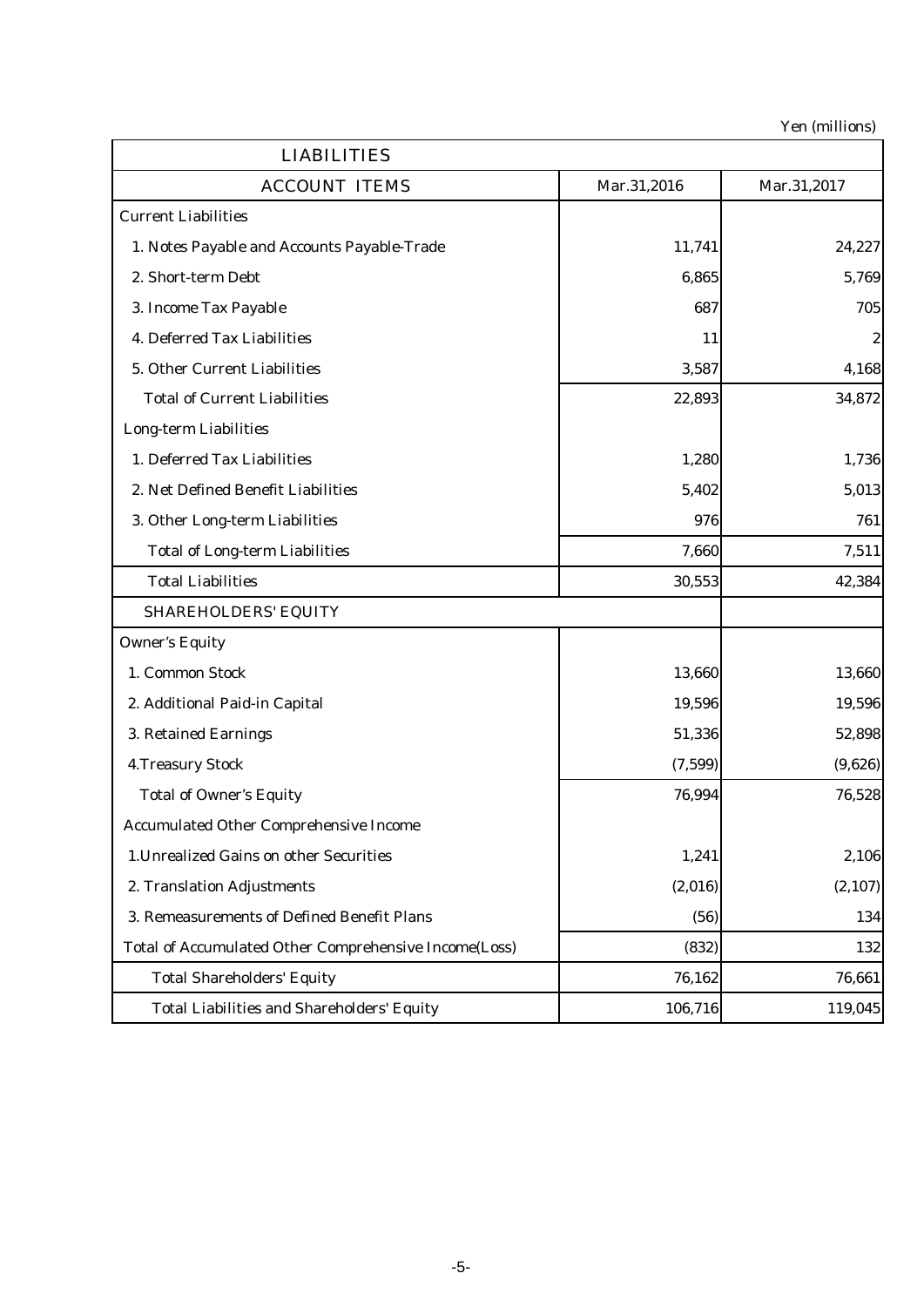## CONSOLIDATED STATEMENT OF INCOME

| <b>ACCOUNT ITEMS</b>                                    | Year ended<br>Mar.31,2016 | Year ended<br>Mar.31,2017 |
|---------------------------------------------------------|---------------------------|---------------------------|
| <b>Net Sales</b>                                        | 139,949                   | 150,082                   |
| <b>Cost of Sales</b>                                    | 131,713                   | 137,304                   |
| <b>Gross Profit</b>                                     | 8,235                     | 12,778                    |
| Selling, General and Administrative Expenses            | 11,071                    | 10,405                    |
| <b>Operating Income(Loss)</b>                           | (2, 835)                  | 2,373                     |
| <b>Non-Operating Income</b>                             | 312                       | 227                       |
| 1. Interest Income                                      | 57                        | 68                        |
| 2. Dividend Income                                      | 64                        | 69                        |
| 3. Insurance income                                     | 54                        |                           |
| 4. Other                                                | 135                       | 90                        |
| <b>Non-Operating Expenses</b>                           | (2,611)                   | (796)                     |
| 1. Interest Expenses                                    | (136)                     | (116)                     |
| 2. Exchange Loss                                        | (2, 452)                  | (655)                     |
| 3. Other                                                | (21)                      | (23)                      |
| <b>Ordinary Income(Loss)</b>                            | (5, 134)                  | 1,804                     |
| <b>Extraordinary Income</b>                             | 12                        | 615                       |
| 1. Gain on Sales of Fixed Assets                        | 9                         | 607                       |
| 2. Gain on Sales of Investment Securities               | 3                         | 7                         |
| <b>Extraordinary Loss</b>                               | (3,643)                   | (113)                     |
| 1. Loss on Disposal and Sales of Fixed Assets           | (3)                       | (23)                      |
| 2. Impairment Losses on Fixed Assets                    | (3, 429)                  |                           |
| 3. Loss on Valuation of Investment Securities           | (206)                     | (85)                      |
| 4. Other                                                | (4)                       | (4)                       |
| Income (Loss) before Income Taxes                       | (8,766)                   | 2,306                     |
| <b>Income Taxes</b>                                     | 1,932                     | 252                       |
| 1. Current Income Taxes                                 | 790                       | 425                       |
| 2. Income Taxes Refunded                                | (578)                     |                           |
| 3. Deferred Income Taxes                                | 1,720                     | (172)                     |
| Net Income(Loss)                                        | (10, 698)                 | 2,053                     |
| Profit (loss) attributable to non-controlling interests |                           |                           |
| Profit (loss) attributable to owners of parent          | (10, 698)                 | 2,053                     |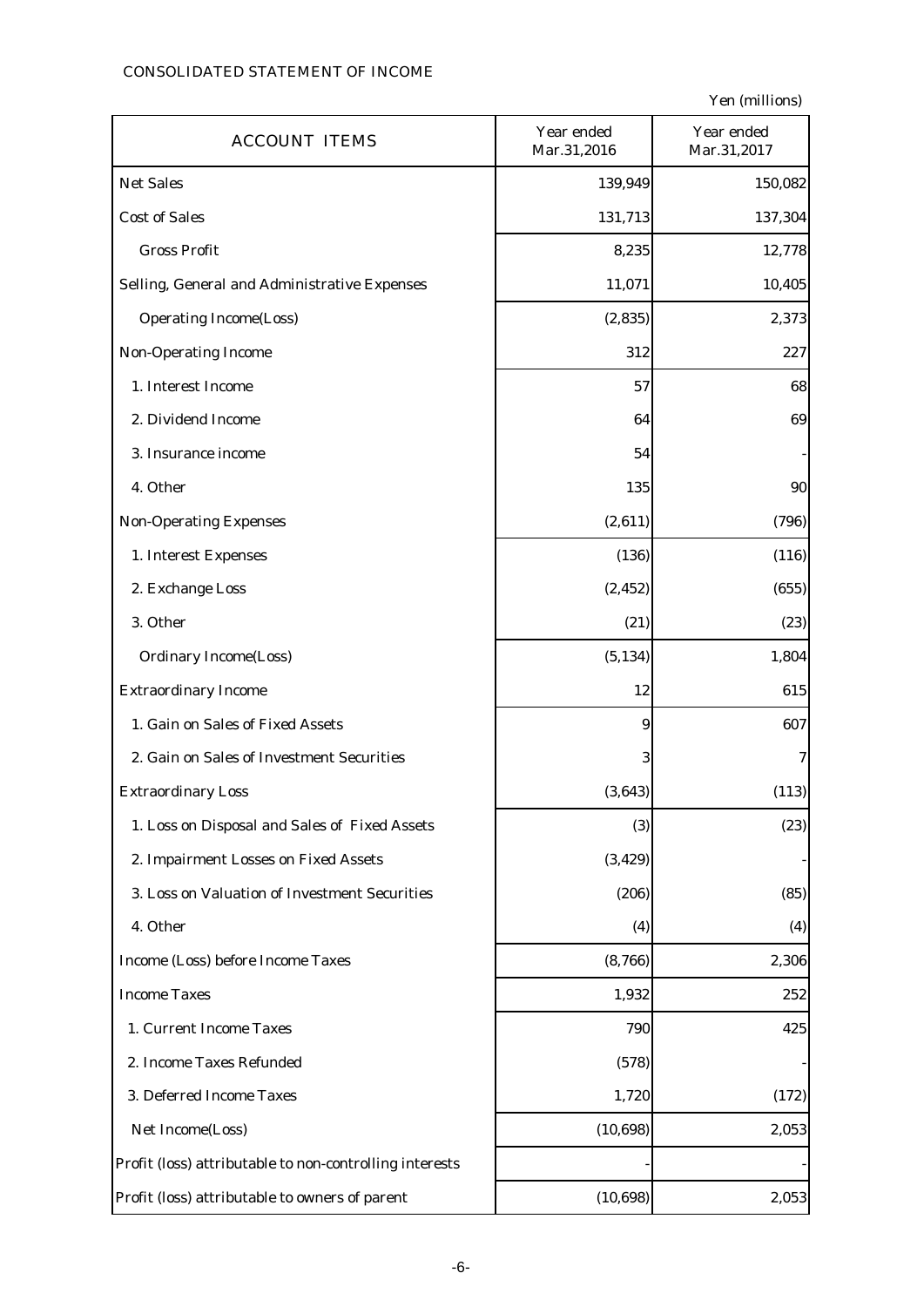| <b>CONSOLIDATED STATEMENT OF COMPREHENSIVE INCOME</b> |  |
|-------------------------------------------------------|--|
|-------------------------------------------------------|--|

| <b>ACCOUNT ITEMS</b>                                              | Year ended  | Year ended  |
|-------------------------------------------------------------------|-------------|-------------|
|                                                                   | Mar.31,2016 | Mar.31,2017 |
| Net Income(Loss)                                                  | (10, 698)   | 2,053       |
| <b>Other Comprehensive Income</b>                                 |             |             |
| Net unrealized Holding Gains(Loss) on Securities                  | (477)       | 865         |
| <b>Foreign Currency Translation Adjustments</b>                   | (228)       | (91)        |
| <b>Remeasurements of Defined Benefit Plans</b>                    | (126)       | 190         |
| <b>Total Other Comprehensive Income</b>                           | (833)       | 964         |
| <b>Comprehensive Income</b>                                       | (11, 531)   | 3,018       |
| Comprehensive Income attributable to                              |             |             |
| Comprehensive income attributable to<br>owners of parent          | (11, 531)   | 3,018       |
| Comprehensive income attributable to<br>non-controlling interests |             |             |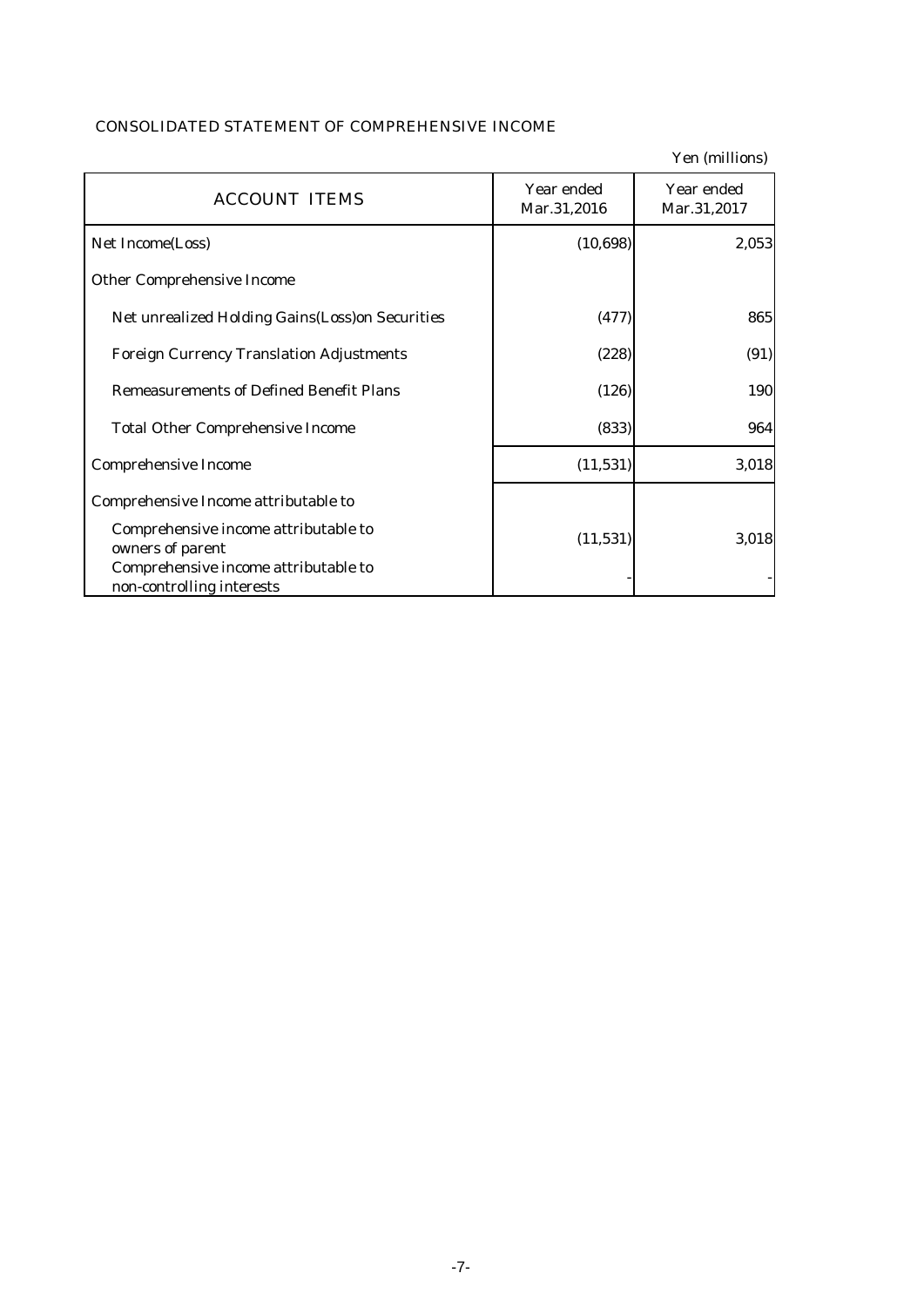## CONSOLIDATED STATEMENTS OF CASH FLOWS

|                                                                         |                           | Yen (millions)            |
|-------------------------------------------------------------------------|---------------------------|---------------------------|
| <b>ACCOUNT ITEMS</b>                                                    | Year ended<br>Mar.31,2016 | Year ended<br>Mar.31,2017 |
| <b>Operating Activities</b>                                             |                           |                           |
| 1. Profit(-loss) before income taxes                                    | (8,766)                   | 2,306                     |
| 2. Depreciation                                                         | 2,233                     | 1,878                     |
| 3. Impairment losses on fixed assets                                    | 3,429                     |                           |
| 4. Increase(-decrease) in allowance for doubtful receivables            | 13                        | 74                        |
| 5. Increase(-decrease) in net defined benefit liabilities               | (148)                     | (124)                     |
| 6. Interest and dividends income                                        | (122)                     | (137)                     |
| 7. Interest expense                                                     | 136                       | 116                       |
| 8. Loss(-gain) on disposal and sales of fixed assets                    | (6)                       | (584)                     |
| 9. Loss(-gain) on valuation of investment securities                    | 206                       | 85                        |
| 10. Decrease(-increase) in notes and accounts receivables<br>- trade    | 5,870                     | (11, 868)                 |
| 11.Decrease(-increase) in inventories                                   | 6,526                     | (5, 972)                  |
| 12. Decrease(-increase) in accounts receivables from<br>sub-contractors | 134                       | (296)                     |
| 13. Decrease(-increase) in other assets                                 | 466                       | 252                       |
| 14. Increase (-decrease) in notes and accounts<br>payables-trade        | (4,520)                   | 13,034                    |
| 15. Increase (-decrease) in other liabilities                           | (55)                      | 408                       |
| 16.Other-net                                                            | 110                       | 226                       |
| Sub-total                                                               | 5,509                     | (599)                     |
| 17. Interest and dividends - received                                   | 122                       | 136                       |
| 18. Interest - paid                                                     | (137)                     | (114)                     |
| 19. Income taxes-paid                                                   | (1, 935)                  | (1, 222)                  |
| 20. Income taxes-refunded                                               | 597                       | 227                       |
| Net cash provided by operating activities                               | 4,156                     | (1,572)                   |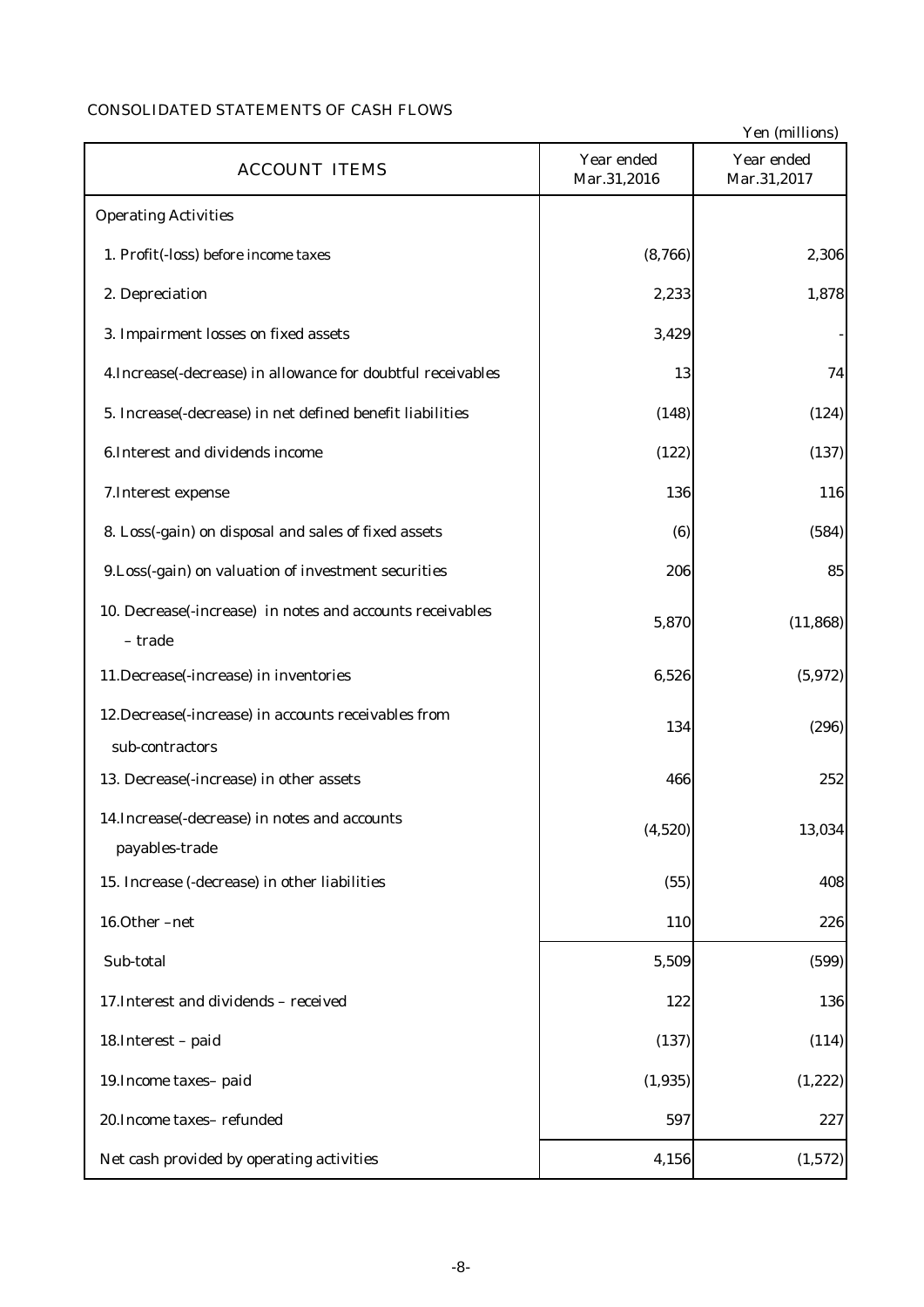|                                                              |                           | Yen (millions)            |
|--------------------------------------------------------------|---------------------------|---------------------------|
| <b>ACCOUNT ITEMS</b>                                         | Year ended<br>Mar.31,2016 | Year ended<br>Mar.31,2017 |
| <b>Investing Activities</b>                                  |                           |                           |
| 1. Decrease(-increase) from deposits                         | 48                        | 14                        |
| 2. Capital expenditures                                      | (2,573)                   | (4,010)                   |
| 3. Proceeds from sales of fix assets                         | 106                       | 846                       |
| 4. Payments for purchases of investment securities           | (1)                       | (308)                     |
| 5. Proceeds from sales of investment securities              |                           | 18                        |
| 6. Proceeds from loan receivables                            | 0                         |                           |
| 7. Increase from intangible assets                           | (73)                      | (78)                      |
| 8. Other-net                                                 | 113                       | 60                        |
| Net cash used in investing activities                        | (2, 372)                  | (3, 456)                  |
|                                                              |                           |                           |
| <b>Financing Activities</b>                                  |                           |                           |
| 1. Increase(-decrease) in short-term debt                    | (762)                     | (673)                     |
| 2. Purchases of treasury stock                               | (1,600)                   | (2,027)                   |
| 3. Dividends paid                                            | (623)                     | (491)                     |
| Net cash used in financing activities                        | (2,986)                   | (3, 192)                  |
|                                                              |                           |                           |
| Effect of Exchange Rate Changes on Cash and Cash Equivalents | (526)                     | (335)                     |
| Net Increase (-Decrease) in Cash and Cash Equivalents        | (1,729)                   | (8, 557)                  |
| Cash and Cash Equivalents at Beginning of Year               | 55,744                    | 54,015                    |
| Cash and Cash Equivalents at End of Year                     | 54,015                    | 45,457                    |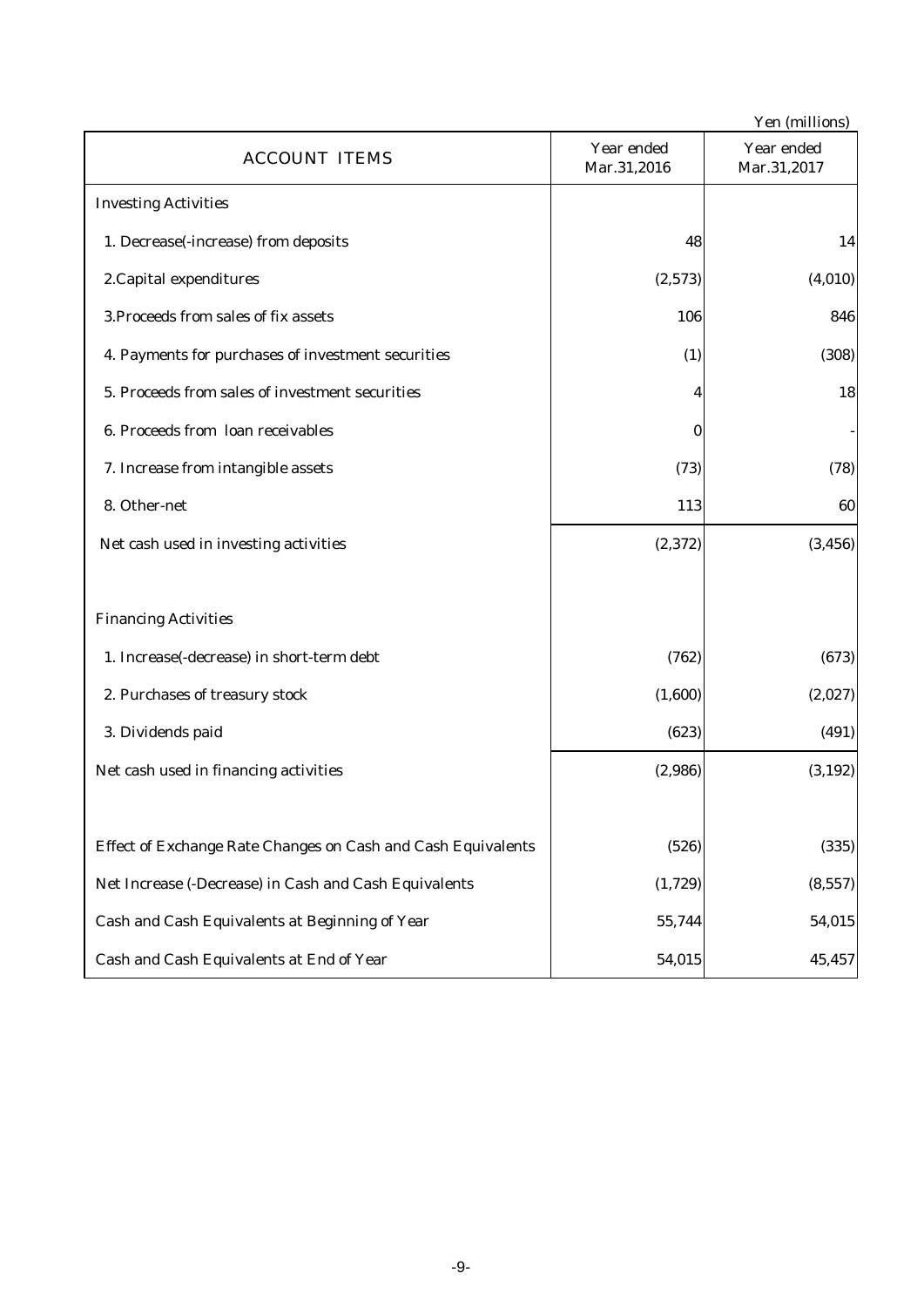## SEGMENT INFORMATION

# Information Regarding Amount of Sales,Profit or Loss,Asset,And Other Items of Individual Segment Information

| The Teal Ended March 31,2017 (From April 1,2010 to March 31,2017)<br>ren <i>(mimmons)</i> |                                             |                 |                                                |                                           |              |                                           |                           |
|-------------------------------------------------------------------------------------------|---------------------------------------------|-----------------|------------------------------------------------|-------------------------------------------|--------------|-------------------------------------------|---------------------------|
|                                                                                           | <b>Reportable Segments</b>                  |                 |                                                |                                           |              |                                           |                           |
|                                                                                           | Electro-<br>mechanical<br><b>Components</b> | <b>Acoustic</b> | <b>Display</b><br><b>Components Components</b> | <b>Applied</b><br>Equipment<br>and Others | <b>Total</b> | Adjusted<br><b>Amount or</b><br>Corporate | Amount on<br>Consolidated |
| <b>Sales</b>                                                                              |                                             |                 |                                                |                                           |              |                                           |                           |
| <b>Sales to Customers</b>                                                                 | 117,219                                     | 16,711          | 10,364                                         | 3,565                                     | 147,861      | 2,221                                     | 150,082                   |
| <b>Inter-Segment Sales</b><br>or Transfer                                                 |                                             | 47              | 32                                             |                                           | 80           | (80)                                      |                           |
| <b>Total</b>                                                                              | 117,219                                     | 16,758          | 10,397                                         | 3,565                                     | 147,941      | 2,141                                     | 150,082                   |
| <b>Segment Profit</b>                                                                     | 725                                         | 1,701           | 617                                            | 90                                        | 3,134        | (761)                                     | 2,373                     |
| <b>Segment Asset</b>                                                                      | 45,913                                      | 8,892           | 6,256                                          | 6,167                                     | 67,229       | 51,816                                    | 119,045                   |
| <b>Other Items</b>                                                                        |                                             |                 |                                                |                                           |              |                                           |                           |
| <b>Depreciation Expense</b>                                                               | 1,640                                       | 493             | 146                                            | 106                                       | 2,387        | (509)                                     | 1,878                     |
| <b>Increase in Tangible</b><br><b>Fixed Asset And</b><br><b>Intangible Fixed Asset</b>    | 3,552                                       | 372             | 241                                            | 96                                        | 4,262        | 24                                        | 4,286                     |

The Year Ended March 31, 2017(From April 1, 2016 to March 31, 2017) Yen (millions)